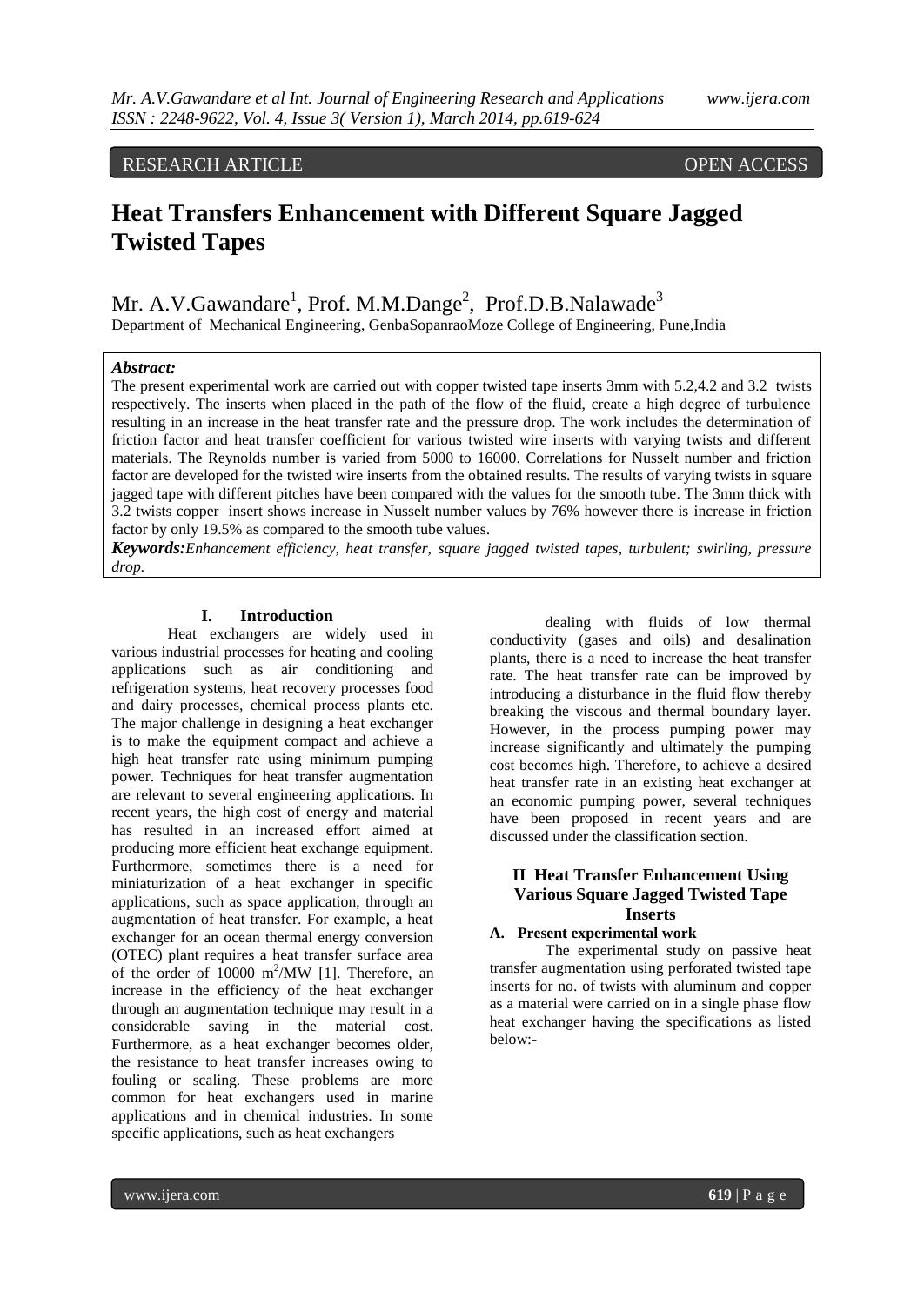

Fig.1 Experimental set up for forced convection

#### **B. Experimental Set up**

Experimental set up consists of test section having tube in tube heat exchanger. Inside tube is of Copper and outside tube is of Stainless Steel. Four thermocouples are connected to the test section, two at the inlet and two at the outlet of hot and cold water respectively. Two rotameters are connected at inlet of cold and hot water to measure the flow rates. Also control valves and bypass valves are provided at inlet of both the rotameters. Two centrifugal pumps are used to circulate the cold and hot water. Two tanks are used for storing the hot water and cold water. Electric heater is attached to the hot water tank having capacity of 1500watt. To measure the pressure difference between inlet and outlet of test section of hot fluid inverted U-tube manometer is used. Different twisted tape inserts are used. The current meter is used to measure the velocity of flow through inserted tube.

#### **C. Experimental Set up**



Fig .2 Schematic diagram of forced convection set up

- D. Experimental procedure :
- 1. Refer to the Fig 1 and make all the cable connection carefully.
- 2. Switch ON the water heater wait until water temperature reaches 80
- 3. Switch on temperature display
- 4. Start cold water pump
- 5. Adjust flow rate of cold water at 100 LPH
- 6. Start hot water pump
- 7. Adjust flow rate of hot water at 100 LPH and keep it constant
- 8. The temperatures will keep on rising continuously. When steady state is reached, note all the temperatures (T1 to T4)
- 9. Now Adjust flow rate of hot water at 200 LPH
- 10. The temperatures will keep on rising continuously. When steady state is reached, note all the temperatures (T1 to T4)
- 11. Repeat step 9 and 10 for hot water flow rates at 300,400,500,600,700,800 and 900 LPH
- 12. Switch off pumps ,wate heater and temperature display
- E. Specifications of inserts :

iMaterial: Copper

- i. Width of twisted tape  $= 12$ mm
- ii. Twist ratio =  $5.2, 4.2, 3.2$ .
- iii. Length of insert  $= 100$ cm
- iv. Thickness of inserts = 3mm



Fig.3 Copper square jagged Twisted tape (y=5.2) (Enlarged view)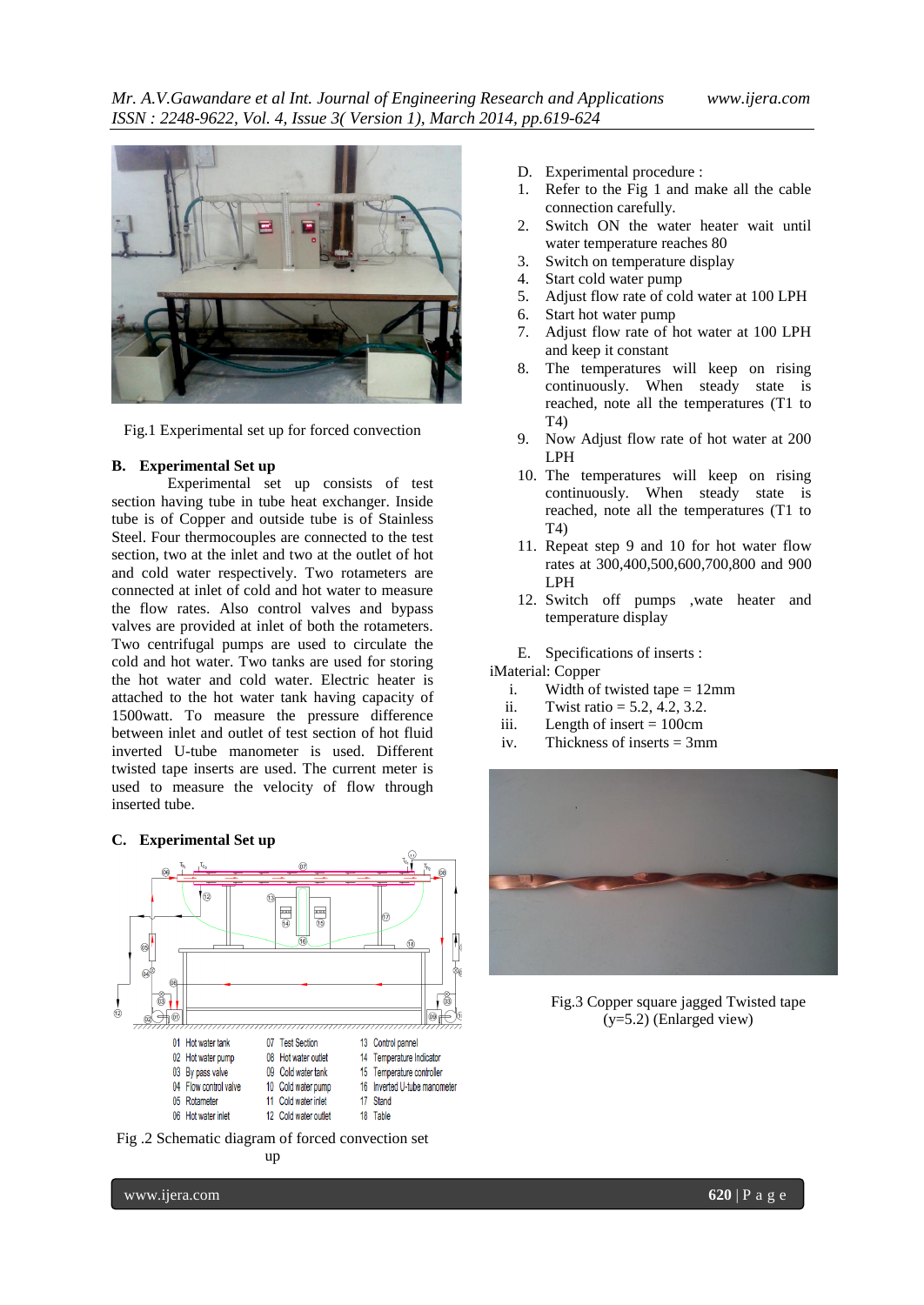

Fig.4 Copper square jagged Twisted tape (y=4.2)( Enlarged view)



Fig.5 Copper square jagged Twisted tape (y=3.2)( Enlarged view)

# **III. Methodology And Sample Calculations**

1) Properties of Water

a) Properties of hot water – calculated at mean bulk temperature

$$
T_{bh}\!\!\!\!=\frac{T_{h1}+T_{h2}}{2}
$$

b) Properties of cold water

$$
T_{bc} = \frac{T_{c1} + T_{c2}}{2}
$$

- 2) Heat given by hot water
- $Q_h = m_h \times C_{ph} \times (T_{h1} T_{h2})$ 3) Heat given by cold water

$$
Q_{c} = m_{c} \times C_{pc} \times (T_{c2} - T_{c1})
$$

4) Average heat transfer

$$
Q_{avg.} = \frac{Q_h + Q_C}{2}
$$

5) Overall heat transfer coefficient

$$
Q_{\text{avg.}} = U \times As \times \Delta Tm
$$

a) Surface area of tube

$$
A_s = \pi d_i L
$$

b) Logarithmic mean temperature difference

$$
\Delta T_{\mathrm{m}} = \frac{\left(\Delta T_{1} - \Delta T_{2}\right)}{\ln\left(\frac{\Delta T_{1}}{\Delta T_{2}}\right)}
$$

$$
\begin{array}{c} \Delta T_1 = T_{h1} - T_{c2} \\ \Delta T_2 = T_{h2} - T_{c1} \end{array}
$$

6) Nusselt Number of cold water flowing through the annular space.

$$
Nu_o = 0.023(R_{eo})^{0.8} (P_r)^{0.3}
$$

$$
Re_o = \frac{\rho U_o D_h}{\mu}
$$

$$
D_h = D_i - d_o
$$

$$
Continuity equation - m_c = \rho A_o U_o
$$

7) Heat transfer coefficient of cold water flowing through the annular space.

$$
Nu_o = \frac{h_o D_h}{K}
$$

$$
h_o = \frac{Nu_o K}{D_h}
$$

8) Heat transfer coefficient of hot water flowing through the tube.

$$
\frac{1}{U} = \frac{1}{h_i} + \frac{1}{h_o}
$$

$$
h_i = \frac{1}{\left(\frac{1}{U} - \frac{1}{h_o}\right)}
$$

9) Experimental Nusselt Number of hot water flowing through the tube.

$$
Nu_i = \frac{h_i d_i}{K}
$$

10) Theoretical Nusselt Number of hot water flowing through the tube (DittusBoelter equation).

$$
Nu_i = 0.023(R_{ei})^{0.8} (P_r)^{0.3}
$$

11) Experimental Friction Factor

a) 
$$
\Delta P = \rho g h
$$
  
\nb) 
$$
\Delta P = \frac{f L \rho U_i^2}{2d_i}
$$

$$
f = \frac{2g d_i h}{L U_i^2}
$$

12) Theoretical Friction Factor

$$
f = 0.0055 \times \left(1 + \left(50 + \left(\frac{10^6}{\text{Re}_i}\right)\right)^{0.33}\right)
$$

13) Performance evaluation criteria

$$
PEC = \eta = \frac{\frac{Nu}{Nu_P}}{\left(\frac{f}{f_P}\right)^{\frac{1}{3}}}
$$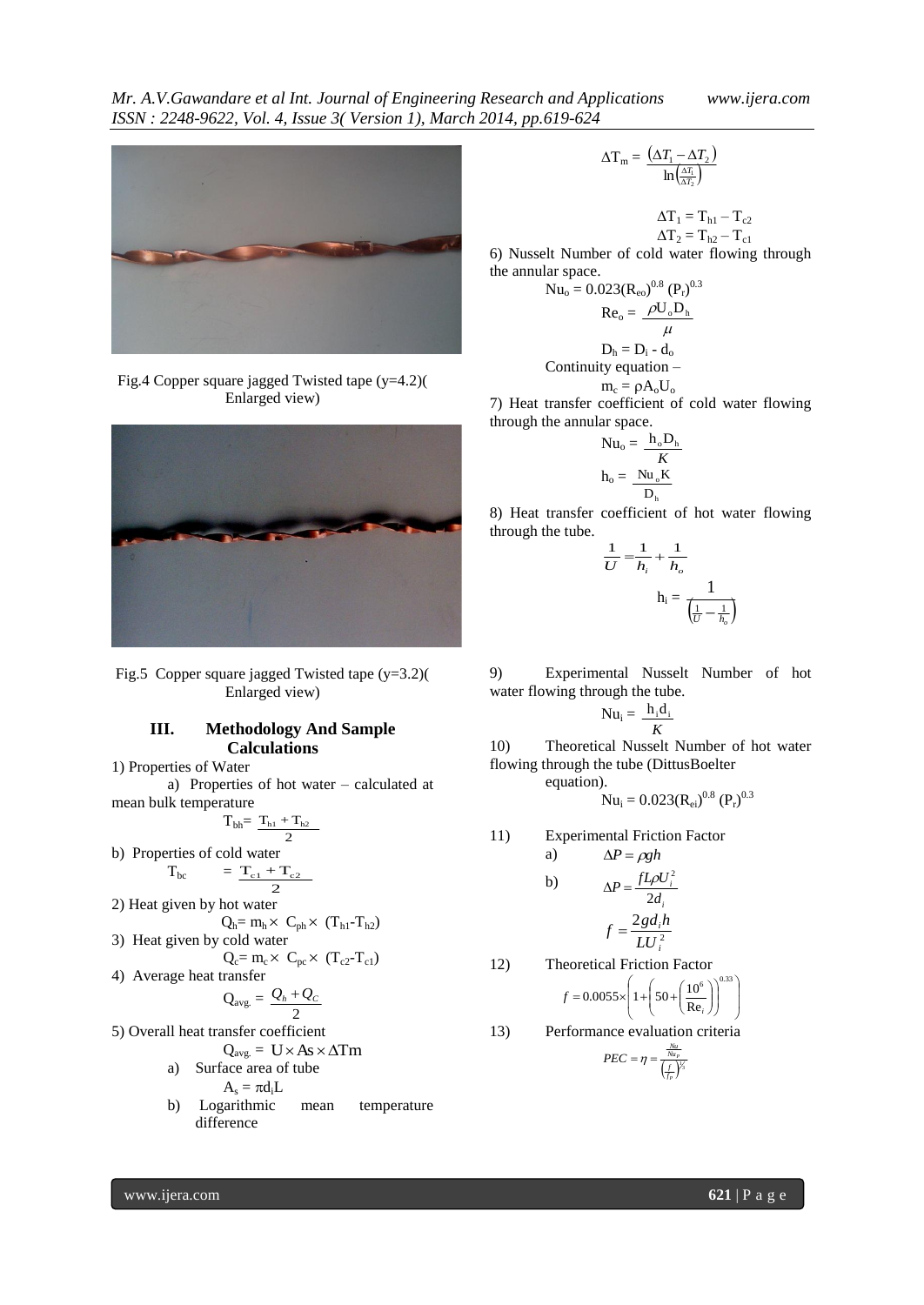#### **IV. Results And Discussion**

## **A. Validation Of The Experimental Programme**

The accuracy with which the friction factor and Nusselt number could be evaluated experimentally with the use of present experimental rig was determined by conducting preliminary experiments with plain tube without insert, and results compared with standard empirical relationships and previous research work for laminar flow. The purpose was to check the reliability of the apparatus.

a. Heat transfer results for smooth tube

Figure 6 shows the relation between Nusselt number v/s Reynolds number. The curve shows that Nusselt number is a function of Reynolds number. The values are in close agreement with the Dittus-Boelter equation with a maximum variation of 20 %

## Fig.6 Nusselt number v/s Reynolds number for plain tube

#### **b. Friction factor results for smooth tube**

Figure 7 shows the relation friction factor v/s Reynolds number for turbulentflow in the tube without twisted tape insert, that is smooth tube flow conditions. This proves that the experimental test rig is validated and further experimentation can be carried out.

Friction factor obtained from the experimental investigation



Fig. 7 Friction factor v/s Reynolds number plot for plain tube

## **B. Comparison Of "Plain Tube" And "Tubes With Various Twisted Tapes**

Figure 8 shows the relation between Nussult number and Reynolds number for plain tube and tube with various inserts, the Figure concludes that the Nusselt number is function of Reynolds number. Nusselt number increases with

increase in Reynolds number. Hence, convective heat transfer rate is more with higher Reynolds number.

Further, it can be concluded that, twisted tapes with tighter twist (with lesser twist ratio) give increased Nusselt number for a particular Reynolds number. Heat transfer rate is better with twisted tapes of lower twist ratio. Perforated tapes shown greater Nusselt number compared with plain twisted tapes.



Figure 8Nussultnumber v/s Reynolds number plot for Y=5.2,4.2,3.2

Figure 9 shows the relation between friction factor and Reynolds number for plain tube and tube with various inserts, the Figure concludes that the friction is minimum when the twisted tape is not inserted. Further, with the increase in twist, i.e. with the decrease in twist ratio, the friction factor goes on increasing for a particular Reynolds number. Perforated tapes show lesser friction factor compared with plain twisted tapes.



Fig. 9Friction factor v/s Reynolds number plot for Y=5.2,4.2,3.2

The curves are very steep for lesser values of Reynolds number. This is due to the fact that, for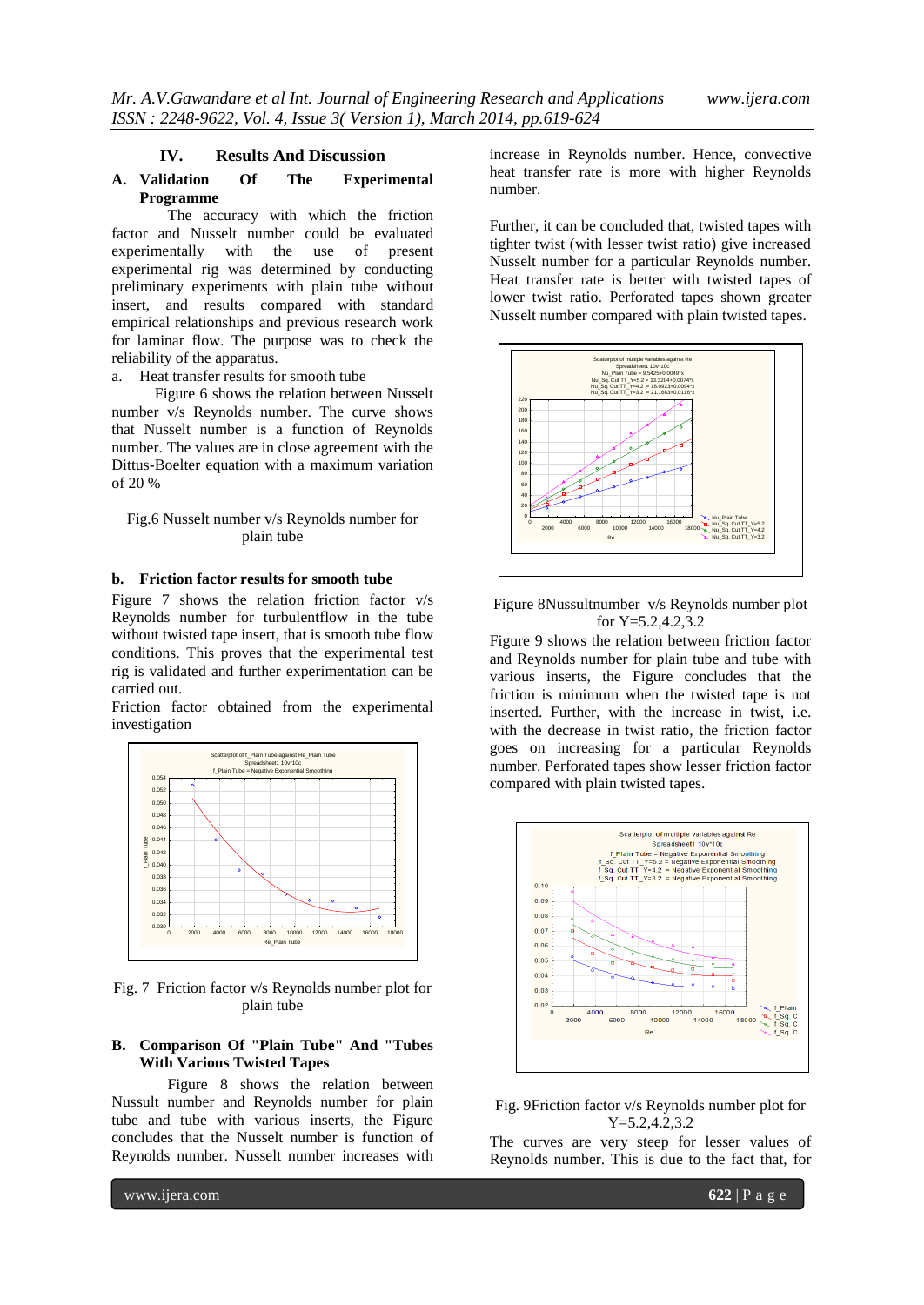lower values of Reynolds number, the viscous force dominates the inertia force. For lower Reynolds number, less than 550, the curves are more leaning and the friction factor is comparatively high.

## **V. Conclusions**

Experimental investigation of heat transfer and friction factor characteristics of circular tube fitted with full-length square jagged twisted tape inserts of different twist ratio has been presented. Calculations and curve fitting is done and correlations are obtained. The results showed that there was an appreciable enhancement in heat transfer and that the heat transfer is more with lesser twist ratio.

- Maximum increase in Nu for plain twisted tape with  $y = 5.2$  was found to be 44 %
- Maximum increase in Nu for plain twisted tape with  $y = 4.2$  was found to be 82 %
- Maximum increase in Nu for plain twisted tape with  $y = 3.2$  was found to be 154%
- Friction factor is increased by 12 % with  $y=5.2$ in Square jagged twisted tape.
- Friction factor is increased by 27 % with  $y=5.2$ in Square jagged twisted tape
- Friction factor is increased by 51 % with  $y=5.2$ in Square jagged twisted tape
- It is concluded that heat transfer increase by154% while frction factor increases by 51% so with less pumping power more heat transfer can achieved

#### **References**

- [1] Hsieh and Huang , "Experimental studies for heat transfer and pressure drop of laminar flowin horizontal tubes with/without longitudinal inserts" ,2000.
- [2] Sarma, "Heat transfer coefficients with twisted tape inserts", 2003.
- [3] Hsieh ,"Experimental studies on heat transfer and flow characteristics for turbulent flow of air in a horizontal circular tube with strip type insert", 2003.
- [4] PairsonNaphon ,"Effect of coil-wire insert on heat transfer enhancement and pressure drop of the horizontal concentric tube", International Communications in Heat and Mass Transfer 33 (2006) 753–763,2006.
- [5] Smith Eiamsa-ard , PongjetPromvonge," Heat transfer characteristics in a tube fitted with helical screw-tape with/without corerod inserts", International Communications

in Heat and Mass Transfer 34 (2007) 176– 185.

- [6] SibelGunes, VeyselOzceyhan OrhanBuyukalaca,"The experimental investigation of heat transfer and pressure drop in a tube with coiled wire inserts placed separately from the tube wall",Applied ThermalEngineering30(2010).
- [7] Dasmahapatra J. K, and Raja Rao M, " Laminar Flow heat transfer to generalized power law fluids inside circular tubes fitted with regularly spaced twisted tape elements for uniform wall temperature condition", Fundamentals of Heat Transfer in Non-Newtonian Fluids, ASME, New York, pp. 51–58.
- [8] Al-Fahed S, and Chakroun W, 1996,"Effect of tube -tape clearance on heat transfer for fully developed turbulent flow in a horizontal isothermal tube", Int. J. Heat Fluid Flow, Vol. 17, No. 2, pp. 173-178.
- [9] Manglik R.M and Bergles A.E, 1992,"Heat transfer enhancement and pressure drop in viscous liquid flows in isothermal tubes with twisted-tape inserts", Heat and Mass Transfer, Vol. 27, No. 4, pp. 249-257
- [10] Manglik R.M and Bergles A.E, "Application of twisted tape inserts in tubular heat exchangers" ,Heat and Mass Transfer, Vol. 27, No. 4, pp. 249-257.
- [11] Chang S.W, Yang T.L, Liou J.S, 2007. "Heat transfer and pressure drop in tube with broken twisted tape insert", Experimental Thermal and Fluid Science, Vol. 32, No. 2, pp. 489–501.
- [12] Saha S.K andMallick D. N., September 2005. "Heat transfer and pressure drop characteristics of laminar flow in rectangular and square plain ducts and ducts with twisted-tape inserts", Transactions of the ASME, Vol. 127.
- [13] Sivashanmugam, P. and Suresh, S. "Experimental studies on heat transfer and friction factor characteristics of turbulent flow through a circular tube fitted with regularly spaced helical screw tape inserts", Advances in Energy Research, 2006, 468- 473
- [14] SibelGunes, VeyselOzceyhan, OrhanBuyukalaca, "Heat transfer enhancement in a tube with equilateral triangle cross sectioned coiled wire inserts", Experimental Thermal and Fluid Science 34 (2010) 684–691.
- [15] Rahimi .M, Shabanian S.R., Alsairafi A.A., 2009. "Experimental and CFD studies on